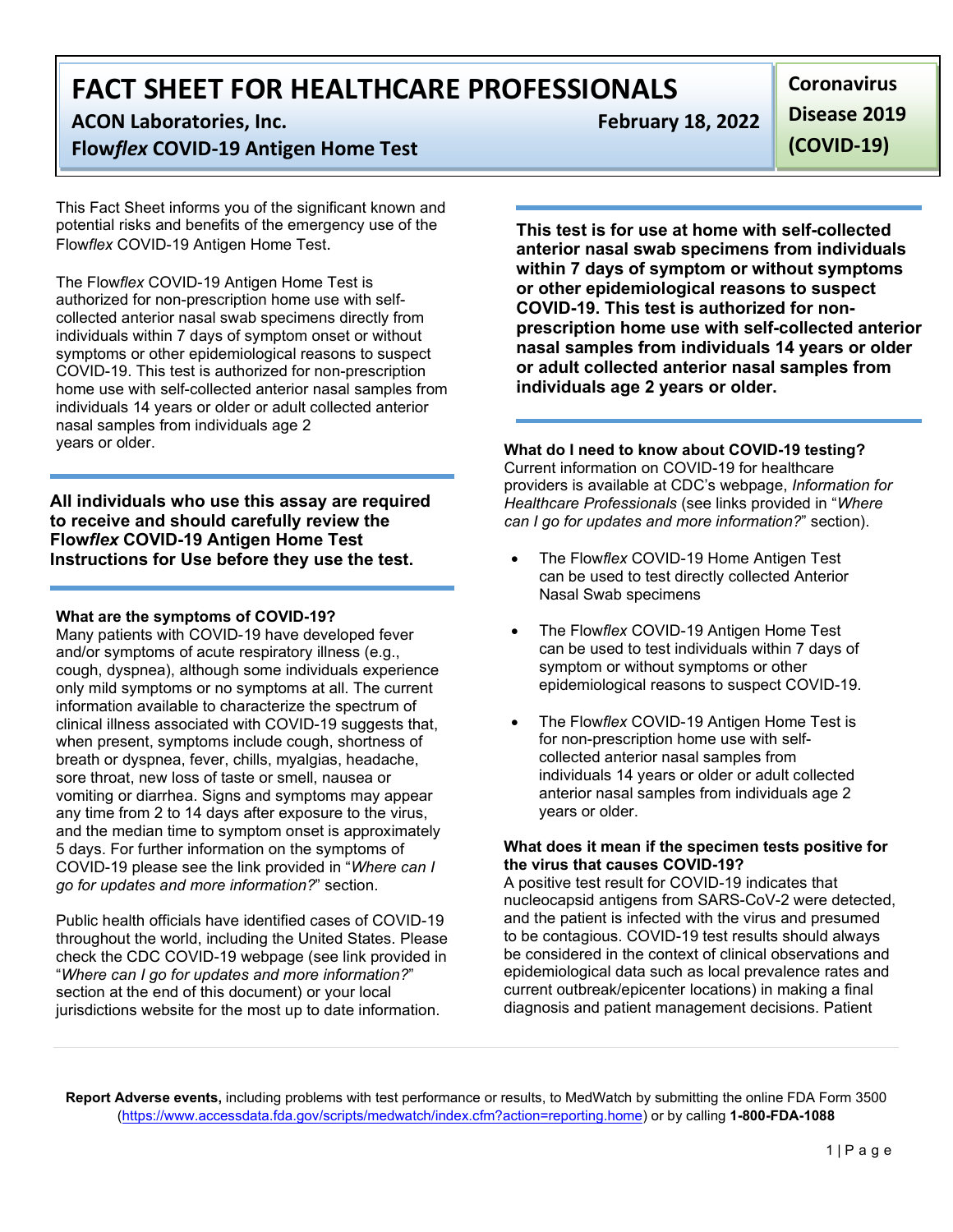**FACT SHEET FOR HEALTHCARE PROFESSIONALS** 

 **ACON Laboratories, Inc.** The Contract of the Red February 18, 2022

## **Flow***flex* **COVID-19 Antigen Home Test**

 management decisions should be made by a healthcare provider and follow current CDC guidelines.

 patient isolation that might limit contact with family or friends and may increase contact with other potentially The Flow*flex* COVID-19 Antigen Home Test has been designed to minimize the likelihood of false positive test results. However, in the event of a false positive result, risks to patients could include the following: a recommendation for isolation of the patient, monitoring of household or other close contacts for symptoms, COVID-19 patients, limits in the ability to work, the delayed diagnosis and treatment for the true infection causing the symptoms, unnecessary prescription of a treatment or therapy, or other unintended adverse effects.

All healthcare providers must follow the standard testing and reporting guidelines according to their appropriate public health authorities.

### **What does it mean if the specimen tests negative for the virus that causes COVID-19?**

 present in the specimen above the limit of detection. or patient management decisions, including infection control decisions. Antigen tests are known to be less A negative test result for this test means that nucleocapsid antigens from SARS- CoV-2 were not However, a negative result does not rule out COVID-19 and should not be used as the sole basis for treatment sensitive than molecular tests that detect viral nucleic acids. The amount of antigen in a sample may decrease as the duration of illness increases. Specimens collected after day 7 of illness may be more likely to be negative compared to a RT-PCR assay Therefore, negative results should be treated as presumptive and confirmation with a molecular assay, if necessary for patient management.

 When diagnostic testing is negative, the possibility of a false negative result should be considered in the context of a patient's recent exposures and the presence of clinical signs and symptoms consistent with COVID-19. The possibility of a false negative result should especially be considered if the patient's recent exposures or clinical presentation indicate that COVID-19 is likely, and diagnostic tests for other causes of

**Coronavirus Disease 2019 (COVID-19)** 

illness (e.g., other respiratory illness) are negative. If COVID-19 is still suspected based on exposure history together with other clinical findings, re-testing or testing with molecular methods should be considered by healthcare providers in consultation with public health authorities.

 spread of COVID-19 within the community, or other Risks to a patient of a false negative include: delayed or lack of supportive treatment, lack of monitoring of infected individuals and their household or other close contacts for symptoms resulting in increased risk of unintended adverse events.

 precautions. For additional recommendations regarding A negative antigen test should not be the sole basis used to determine if a patient can end isolation infection control, refer to CDC's Discontinuation of Isolation for Persons with COVID-19 Not in Healthcare Settings (Interim Guidance) (see links provided in "*Where can I go for updates and more information?*" section).

 collected between March and May 2021.The clinical The performance of this test was established based on the evaluation of a limited number of clinical specimens performance has not been established in all circulating variants but is anticipated to be reflective of the prevalent variants in circulation at the time and location of the clinical evaluation. Performance at the time of testing may vary depending on the variants circulating, including newly emerging strains of SARS-CoV-2 and their prevalence, which change over time.

Negative results, particularly in asymptomatic individuals, should be considered to be presumptive and additional testing with a highly sensitive molecular SARS-CoV-2 test may be necessary to help rule out infection.

### **What is an EUA?**

The United States FDA has made this test available under an emergency access mechanism called an Emergency Use Authorization (EUA). The EUA is supported by the Secretary of Health and Human Service's (HHS's) declaration that circumstances exist to justify the emergency use of in vitro diagnostics (IVDs)

 **Report Adverse events,** including problems with test performance or results, to MedWatch by submitting the online FDA Form 3500 [\(https://www.accessdata.fda.gov/scripts/medwatch/index.cfm?action=reporting.home\)](https://www.accessdata.fda.gov/scripts/medwatch/index.cfm?action=reporting.home) or by calling **1-800-FDA-1088**